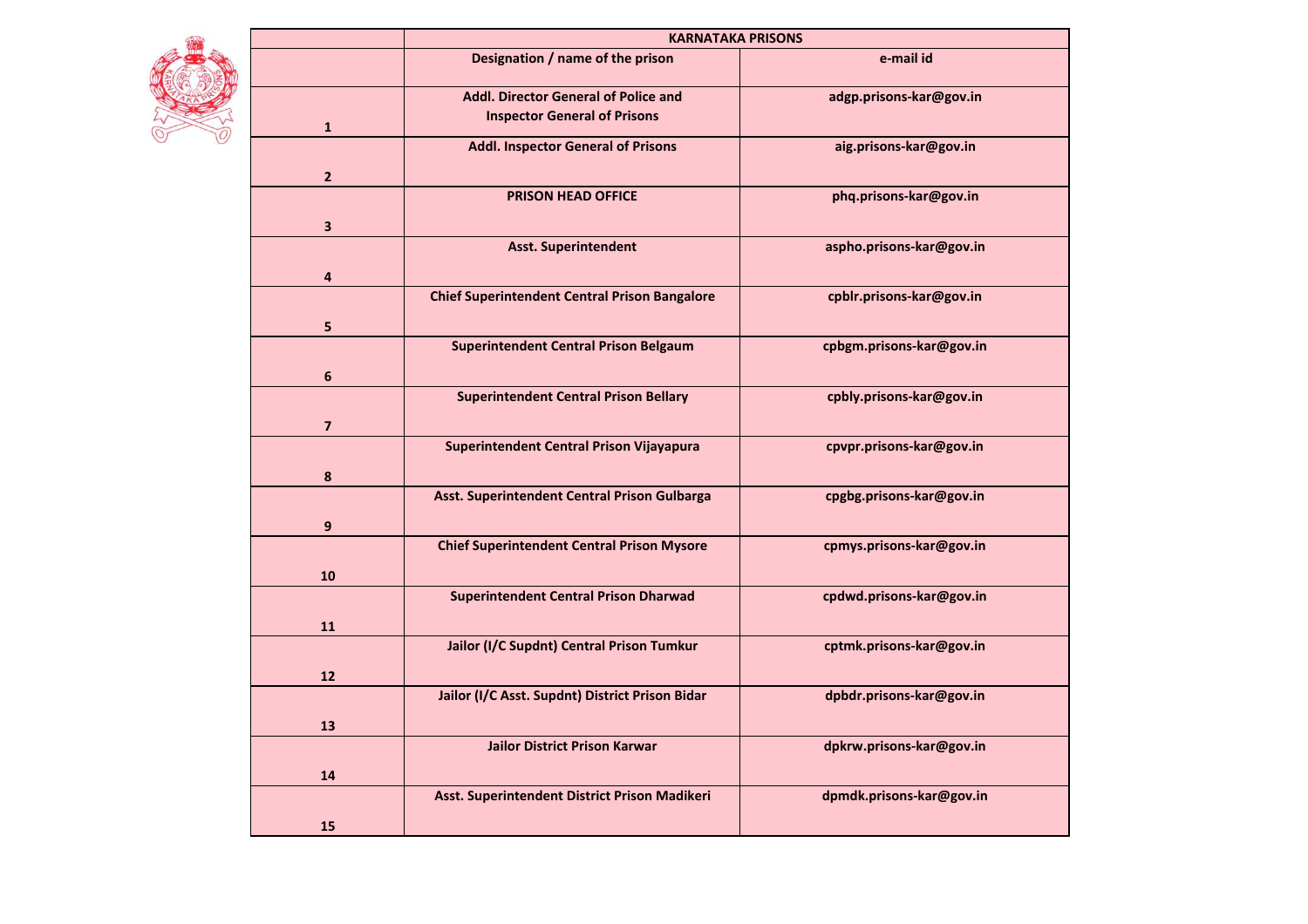|    | Asst. Superintendent District Prison Mangalore    | dpmng.prisons-kar@gov.in |
|----|---------------------------------------------------|--------------------------|
| 16 |                                                   |                          |
|    | Jailor (I/C Asst. Supdnt) District Prison Raichur | dprcr.prisons-kar@gov.in |
| 17 |                                                   |                          |
|    | Asst. Superintendent District Prison Shimoga      | dpsmg.prisons-kar@gov.in |
| 18 |                                                   |                          |
| 19 | <b>Jailor District Prison Chitradurga</b>         | dpcdr.prisons-kar@gov.in |
|    |                                                   |                          |
| 20 | <b>Jailor District Prison Bagalkot</b>            | dpbgk.prisons-kar@gov.in |
|    | Asst. Superintendent District Prison Chamrajnagar | dpcmr.prisons-kar@gov.in |
| 21 |                                                   |                          |
|    | Jailor (I/C Supdnt) District Prison Tumkur        | dptmr.prisons-kar@gov.in |
| 22 |                                                   |                          |
|    | <b>Jailor District Prison Haveri</b>              | dphvr.prisons-kar@gov.in |
| 23 |                                                   |                          |
| 24 | Asst. Superintendent District Prison Ramanagara   | dprmg.prisons-kar@gov.in |
|    | Asst. Superintendent District Prison Chikballapur | dpckb.prisons-kar@gov.in |
| 25 |                                                   |                          |
| 26 | Jailor District Prison Udupi                      | dpudp.prisons-kar@gov.in |
|    |                                                   |                          |
|    | <b>Jailor District Prison Koppal</b>              | dpkpl.prisons-kar@gov.in |
| 27 |                                                   |                          |
|    | <b>Jailor District Prison Chikmaglur</b>          | dpckm.prisons-kar@gov.in |
|    |                                                   |                          |
| 28 |                                                   |                          |
|    | Asst. Superintendent District Prison Hassan       | dphsn.prisons-kar@gov.in |
|    |                                                   |                          |
| 29 |                                                   |                          |
| 30 | <b>Jailor District Prison Kolar</b>               | dpklr.prisons-kar@gov.in |
|    | Asst. Superintendent District Prison Mandya       | dpmdy.prisons-kar@gov.in |
|    |                                                   |                          |
| 31 |                                                   |                          |

CA

**AND**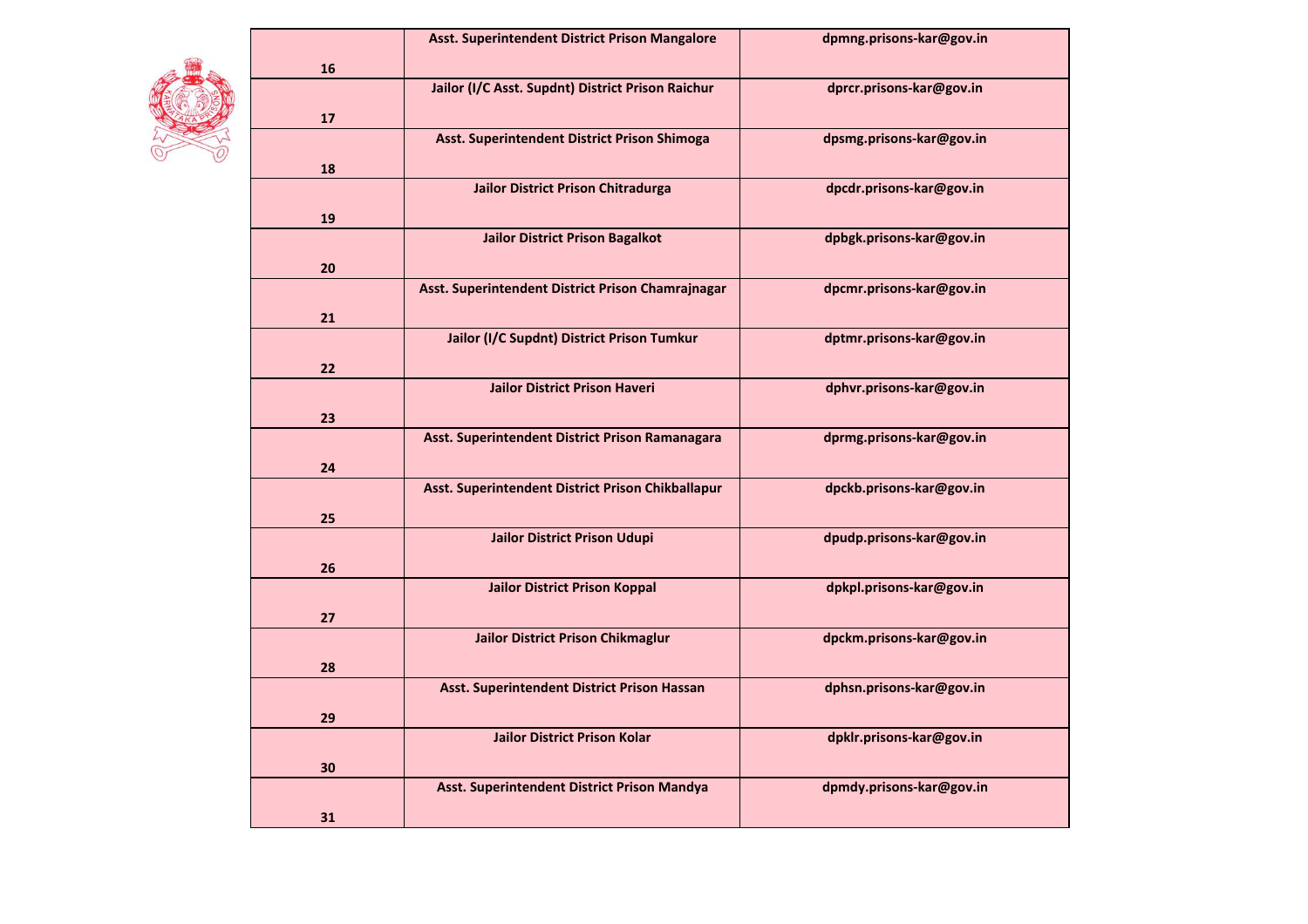

|    | <b>Jailor Special Sub Jail Davangere</b>   | ssjdvg.prisons-kar@gov.in    |
|----|--------------------------------------------|------------------------------|
| 32 |                                            |                              |
|    | Chief Warder Special Sub Jail KGF Kolar    | ssjkgf.prisons-kar@gov.in    |
| 33 |                                            |                              |
|    | <b>Jailor OAJ</b>                          | oaj.prisons-kar@gov.in       |
| 34 |                                            |                              |
|    | <b>Principal PTI</b>                       | pti.prisons-kar@gov.in       |
| 35 |                                            |                              |
| 36 | <b>Superintendent Taluk Sub Jail Aland</b> | tsjaland.prisons-kar@gov.in  |
|    |                                            |                              |
| 37 | Superintendent Taluk Sub Jail Arsikere     | tsjars.prisons-kar@gov.in    |
|    | <b>Superintendent Taluk Sub Jail Aurad</b> | tsjard.prisons-kar@gov.in    |
| 38 |                                            |                              |
|    | Superintendent Taluk Sub Jail Badami       | tsjbadami.prisons-kar@gov.in |
| 39 |                                            |                              |
|    | Superintendent Taluk Sub Jail Bailahongala | tsjbgl.prisons-kar@gov.in    |
| 40 |                                            |                              |
|    | Superintendent Taluk Sub Jail Chintamani   | tsjchm.prisons-kar@gov.in    |
|    |                                            |                              |
| 41 |                                            |                              |
|    | Superintendent Taluk Sub Jail Devdurga     | tsjddg.prisons-kar@gov.in    |
| 42 |                                            |                              |
|    | <b>Superintendent Taluk Sub Jail Gadag</b> | tsjgdg.prisons-kar@gov.in    |
| 43 |                                            |                              |
|    | Superintendent Taluk Sub Jail Gangavathi   | tsjggv.prisons-kar@gov.in    |
| 44 |                                            |                              |
|    | <b>Superintendent Taluk Sub Jail Gokak</b> | tsjgkk.prisons-kar@gov.in    |
| 45 |                                            |                              |
|    | Superintendent Taluk Sub Jail Hadagali     | tsjhdl.prisons-kar@gov.in    |
| 46 |                                            |                              |
|    | <b>Jailor Taluk Sub Jail Hospet</b>        | tsjhsp.prisons-kar@gov.in    |
| 47 |                                            |                              |